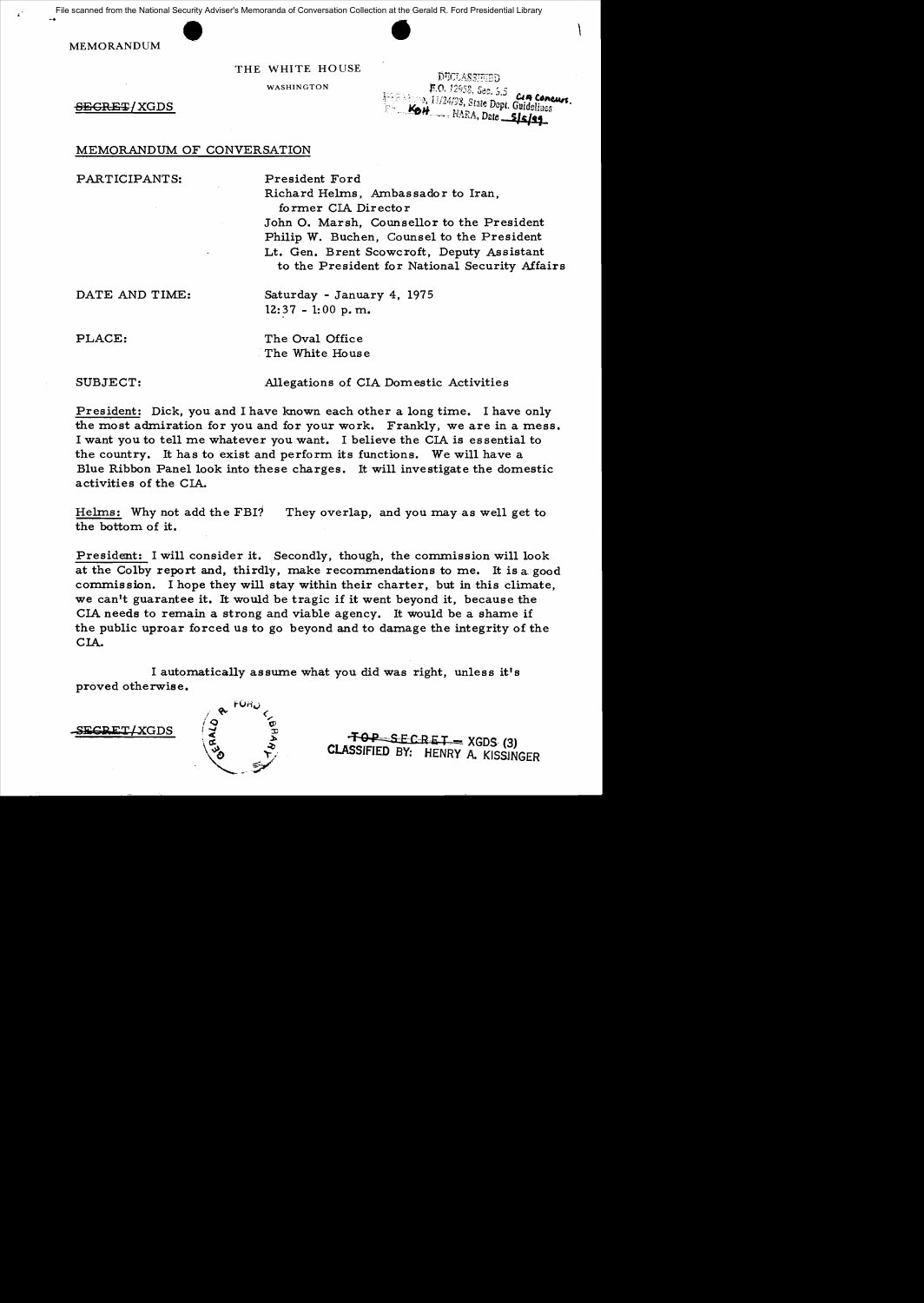## $-{\rm SE}$ GR ${\rm E}$ T $/$ XGDS -2- $-$ 2.

Helms: I have been in the service 32 years. At the end all one has is a small pension and a reputation -- if any. I testified in Watergate; I didn't dump on President Nixon and I stuck to the truth. I intend to fight this matter. I welcome a Blue Ribbon Panel.

At the base is Congressional oversight. No Congress wants to join hands with the Bay of Pigs, etcetera; it's bad politics. The CIA is the President's creature.

If allegations have been made to Justice, a lot of dead cats will come out. I intend to defend myself. I don't know everything which went on in the Agency; maybe no one really does. But I know enough to say that if the dead cats come out, I will participate. I think the mood of the country is ghastly. I feel deeply for you, Mr. President. I am a member of your team and I don't intend to foul the nest if I can avoid it.

The basic allegation -- that we spied on dissidents -- stemmed from the charge to me to discover if there was any foreign connection to the dissidents. I never permitted any spying on any Congressmen. The business of the files is ridiculous; if you get a name, of course you make a record and open a file in case it is relevant thereafter.

President: I have no doubt about your total integrity, and, in fact you did a good job running the Agency. What we are trying to do is look into the charges and protect the functions of the Agency with a Blue Ribbon group which will operate responsibly. I hope you understand my position. You have my pledge that everything I do will be straightforward. I plan no witch hunt, but in this environment I don't know if I can control it.

Helms: I will help you, Mr. President. I believe in the Agency and its mission.

**SECRET/XGDS**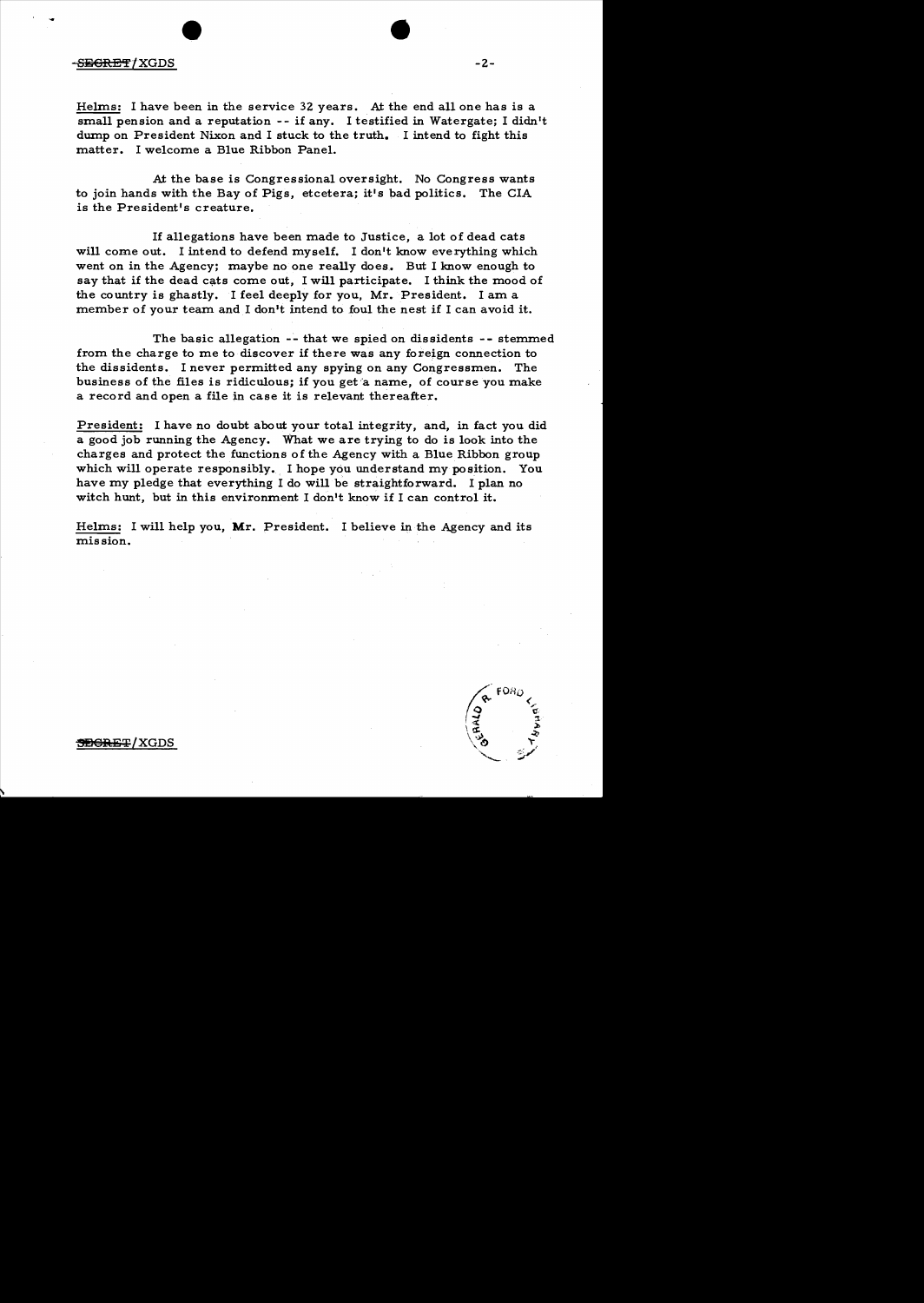Secret/XGDS P/Helms/Buchen/ Marsh  $\blacktriangleleft$  .  $\blacktriangleleft$  $4$  Jan 25 P yours hummer every time. I have and a rout admiration for your your work. Friends un in a mes dematique à TIL Why not idd FET They analog & year was aindigets-docton fit at lorty upont & the mole plan to me It is a good cannon I hyperthey will stay W/ma très chater det in this church, comt gramenter, Wandel be tragée of it wint beyond he more c C 1A -march & union a story creater againsq. World be a showed. If public Pacelin To fégant & dumage integritz I kentamatrically around what you did and 2 bien in serfine 32 por at end all are Cran à small junion a reputation - il any.<br>Il Carapiel of Ceratingate, d'abitit donny au Dintrell à fight this mother I welcome a plus d'une faul<br>Otilore il comp avangt dis compte avante have how make I Justice, a bot of deal